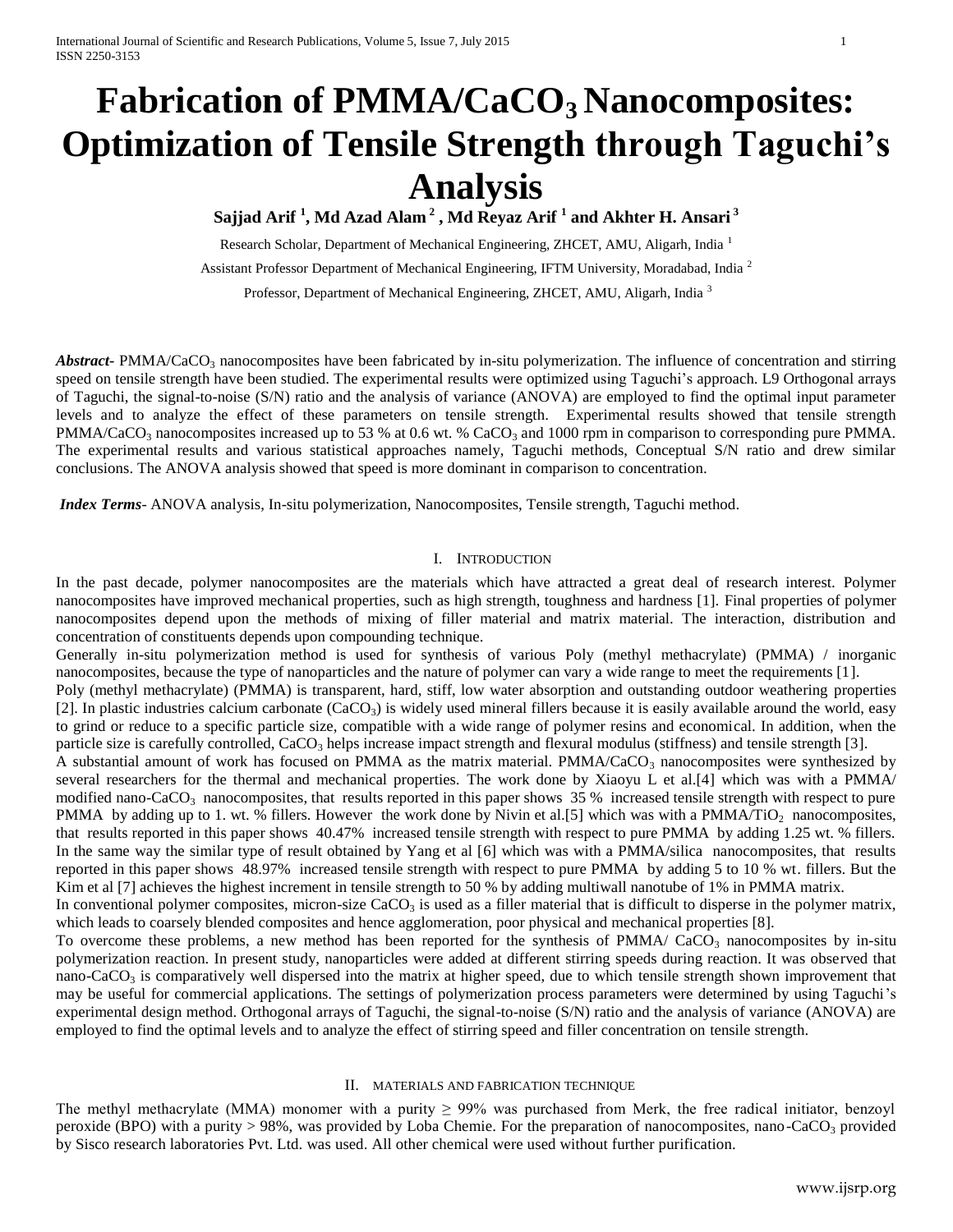In this work nanocomposites have synthesised at three different speeds and at every level of speed the concentration of nano-CaCO<sub>3</sub> varied from 0.2% to 0.6 wt. % of pure MMA. So nine different composites have been synthesised along with one pure PMMA for the comparisons of properties.

Fig. 1 shows experimental setup, firstly 650 ml of MMA is taken into 1000 ml beaker. When the temperature of the water bath reached to 80℃ then beaker is clamped. Then a fixed quantity of free radical initiator BPO is added and mixed thoroughly by glass rod to initiate the reaction. Then speed of the stirrer is adjusted to 600 rpm by speed regulator. Now 0.2 wt. % of CaCO<sub>3</sub> nano powder is added. After that the solution was left for 90 min. under continuous stirring and a constant heat of 80 ℃ is provided to complete the reaction. After completion of reaction add content of beaker approx. 250 ml methanol (Non solvent) taken in a 1000ml beaker with mild agitation with glass rod. In the second and third series of experiments, speed of the stirrer changed to 800 rpm and 1000 rpm respectively and same procedure have been repeated to get the all composites as reported by Sajjad et al [8].



Figure 1: Experimental setup





Figure 2: Variation of tensile strength versus concentration at different speeds

The fig. 2 shows that pure PMMA exhibits tensile strength of  $35.17$  N/mm<sup>2</sup>. When the filler concentration is increased to a level of 0.2% the strength increased to 47.08 N/mm<sup>2</sup>, 44.62 N/mm<sup>2</sup> and 47.38 N/mm<sup>2</sup> at 600 rpm, 800 rpm and 1000 rpm respectively.

# TENSILE STRENGTH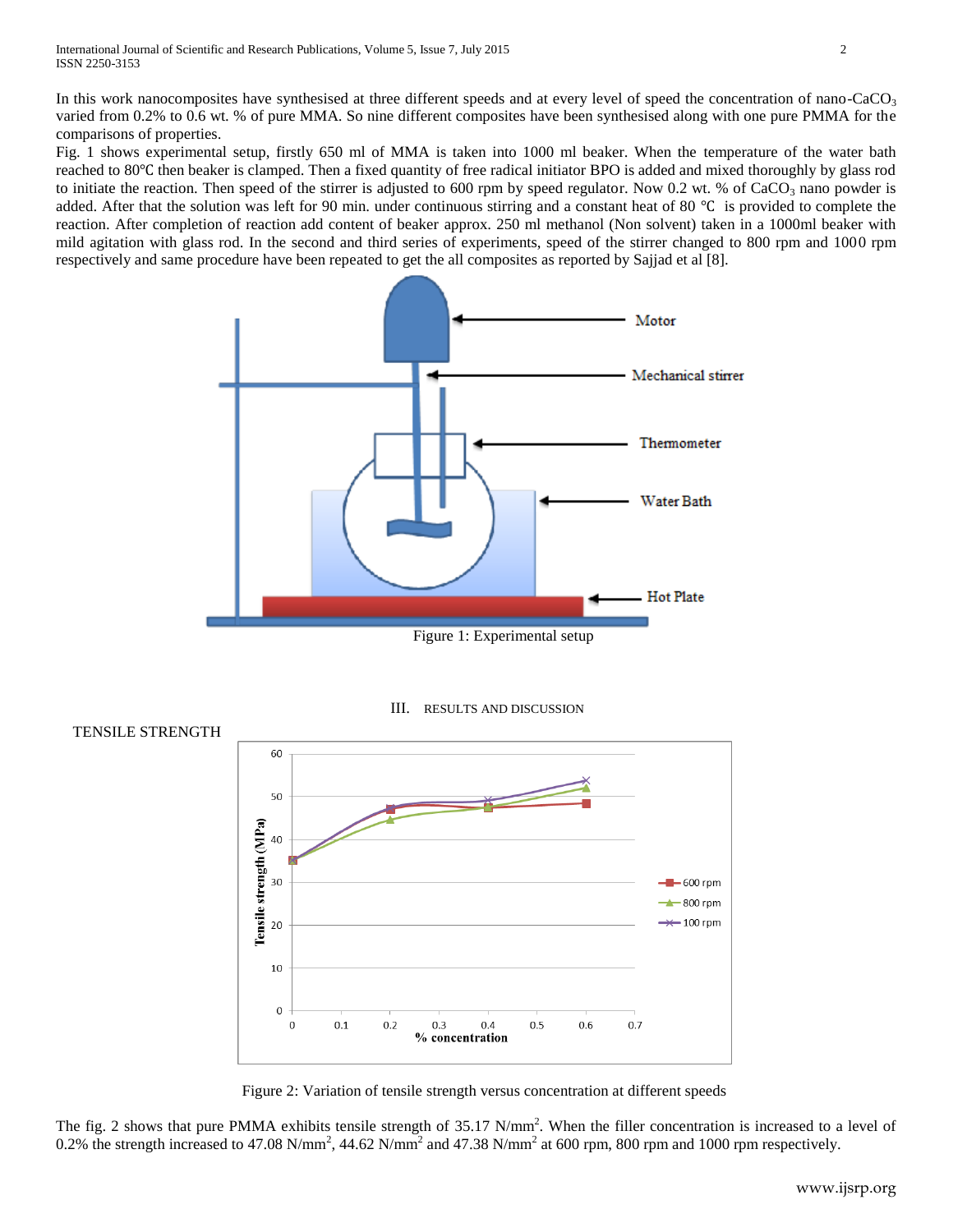Again, when further increment in filler concentration up to 0.4% the tensile strength improves to 47.48, 47.60 and 49.17 N/mm<sup>2</sup> at 600, 800 and 1000 rpm respectively.

Similarly, at 0.6% filler concentration level again increments in the tensile strength have been recorded to 48.53 N/mm<sup>2</sup>, 52.09 N/mm<sup>2</sup> and 53.80 N/mm<sup>2</sup> at 600 rpm, 800 rpm and 1000 rpm respectively.

The figure also exhibits that when filler concentration is increased keeping stirring speed constant tensile strength increases. The tensile strength changes from 47.08 N/mm<sup>2</sup> to 48.53 N/mm<sup>2</sup> by changing filler concentration form 0.2 to 0.6 % at 600 rpm. Again, tensile strength increases to 44.62 N/mm<sup>2</sup> to 52.09 N/mm<sup>2</sup> and 47.38 N/mm<sup>2</sup> to 53.80 N/mm<sup>2</sup> at 800 rpm and 1000 rpm respectively.

The tensile strength of the all nanocomposites synthesised at different speed and concentration via in-situ polymerization shows a large increase over PMMA. This improvement can be attributed to uniform dispersion of nano-CaCO<sub>3</sub> in polymer matrix as reported by Bharat et al [9]. So, it also indicates that, with an increase of nano-CaCO<sub>3</sub> content in the nanocomposites, the tensile strength also increases as reported by Cooke et al, Koo et al and Huang et al [10] [11] [12].

The work done by Xiaoyu L et al.<sup>[4]</sup> which was with a PMMA/ modified nano-CaCO<sub>3</sub> nanocomposites, that results reported in this paper shows 35 % increased tensile strength with respect to pure PMMA by adding up to 1. wt. % fillers. However the work done by Nivin et al.[5] which was with a PMMA/TiO<sub>2</sub> nanocomposites, that results reported in this paper shows  $40.47\%$  increased tensile strength with respect to pure PMMA by adding 1.25 wt. % fillers. In the same way the similar type of result obtained by Yang et al [6] which was with a PMMA/silica nanocomposites, that results reported in this paper shows 48.97% increased tensile strength with respect to pure PMMA by adding 5 to 10 % wt. fillers. But the Kim et al [7] achieves the highest increment in tensile strength to 50 % by adding multiwall nanotube of 1% in PMMA matrix. In the current work the increase in tensile strength is 52.97% at 1000 rpm and 0.6% concentration level which is more in comparison to the previous work.

## STATISTICAL ANALYSIS OF RESULTS

### TAGUCHI ANALYSIS

Taguchi methods used widely in engineering analysis and to study the effect of multiple variables simultaneously involving a series of steps which must follow a certain sequence for the experiment to yield an improved understanding of process performance [13]. In this work nine experiments were conducted at different concentrations and speeds. Taguchi L9 orthogonal array was used, which has nine rows corresponding to the number of tests, with two columns at three levels. For the purpose of observing the degree of influence of the process parameters on tensile strength, two factors, each at three levels, are taken into account, as shown in Table 1. Table 2 Taguchi L9, showing the tensile strength values corresponding to each experiment.

| . .<br>Variables | ∠ode                 | evel | $\overline{\phantom{a}}$<br>Level<br>- | Level 3 |
|------------------|----------------------|------|----------------------------------------|---------|
| oncentration     | $\ddot{\phantom{0}}$ | ∪.∠  | ∪.¬                                    | v.o     |
| Speed<br>(rpm)   |                      | 600  | 800                                    | 1000    |

Table 1: Process parameters

| Experiment No. | A   | B    | Tensile Strength $(N/mm2)$ |
|----------------|-----|------|----------------------------|
|                | 0.2 | 600  | 47.08                      |
|                | 0.2 | 800  | 47.48                      |
|                | 0.2 | 1000 | 48.53                      |
|                | 0.4 | 600  | 44.62                      |
|                | 0.4 | 800  | 47.60                      |
| h              | 0.4 | 1000 | 52.09                      |
|                | 0.6 | 600  | 47.38                      |
|                | 0.6 | 800  | 49.17                      |
|                | 0.6 | 1000 | 53.80                      |
| Pure PMMA      |     |      | 35.17                      |

## Table 2: Taguchi L9

Table 3: Taguchi Analysis: Tensile Strength versus Concentration, Speed

| Experiment | Concentration | Speed | Tensile Strength $(N/mm2)$ | $S/N$ ratio |
|------------|---------------|-------|----------------------------|-------------|
|            | 0.2           | 600   | 47.08                      | 33.4567     |
|            | 0.2           | 800   | 47.48                      | 33.5302     |
|            | 0.2           | 1000  | 48.53                      | 33.7202     |
|            | 0.4           | 600   | 44.62                      | 32.9906     |
|            | 0.4           | 800   | 47.60                      | 33.5521     |
|            | 0.4           | 1000  | 52.09                      | 34.3351     |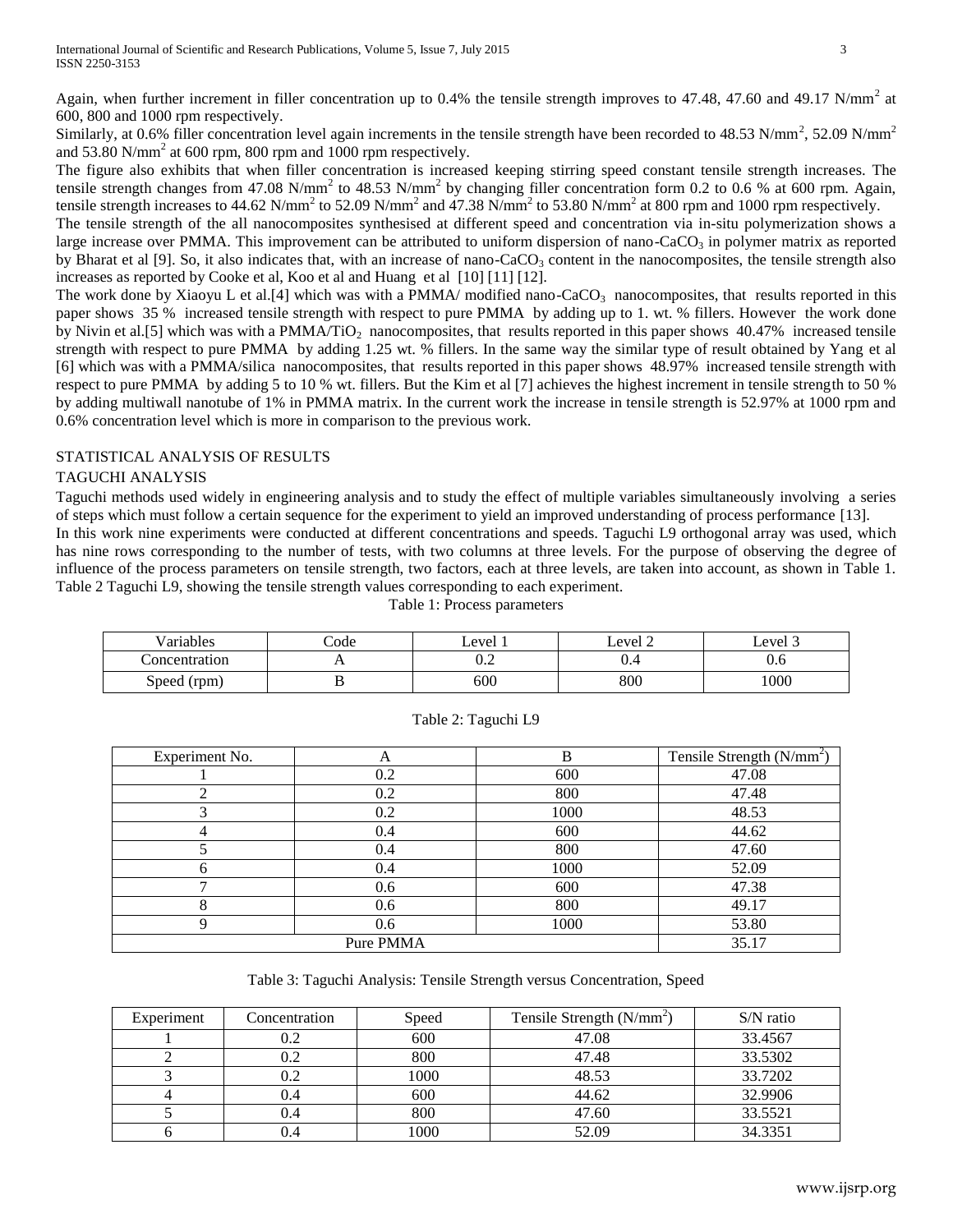| v.v | 600  | 17.20<br>. 20         | 33 5110<br><u>.</u> |
|-----|------|-----------------------|---------------------|
| v.v | 800  | 1 <sub>7</sub><br>49. | 33.8340             |
| U.O | 1000 | 53.80                 | 34.6156             |

Larger is better

#### Table 4: Response Table for Signal to Noise Ratios

| Level           | Concentration | Speed |
|-----------------|---------------|-------|
|                 | 33.57         | 33.32 |
|                 | 33.63         | 33.64 |
| $\mathcal{P}$ a | 33.99         | 34.22 |
| Delta           | 0.42          | 0.90  |
| Rank            |               |       |

#### Optimum level<sup>a</sup>

The results for various combinations of parameters were obtained by conducting the experiment as per the orthogonal array. The tensile strength value were analyzed using software MINITAB 15. Table 2. Taguchi L9, shows tensile strength values which is average of three replications. The effect of input parameters such as concentration and stirring speed on tensile strength has been analyzed using signal to noise ratio response shown in table 3. Taguchi Analysis: tensile strength versus Concentration, Speed. Table 4. Response Table for Signal to Noise Ratios, shows the ranking of process parameters using signal to noise ratios obtained for different levels for tensile strength.

Fig. 3 Effect of process parameters on Tensile strength, shows the effect of the process parameters on tensile strength values. A greater S/N value corresponds to a better performance. Therefore, the optimal level for the tensile strength is the level with the greatest S/N value. Based on the analysis of the S/N ratio, the optimal input factors for the tensile strength obtained at 0.6 % concentration (level 3) and 1000 (level 3).



Figure 3: Effect of process parameters on Tensile strength

# ANOVA ANALYSIS

ANOVA analysis of tensile strength

Table 5: Two-way ANOVA: Tensile strength versus speed, concentration

| Source        | DF | <b>SS</b> | <b>MS</b> | F    | P     | % contribution |
|---------------|----|-----------|-----------|------|-------|----------------|
| Speed         | 2  | 10.0753   | 5.0376    | 1.88 | 0.266 | 16.40          |
| Concentration | 2  | 40.6082   | 20.3041   | 7.56 | 0.044 | 66.10          |
| Error         | 4  | 10.7464   | 2.6866    |      |       | 17.49          |
| Total         | 8  | 61.4299   |           |      |       |                |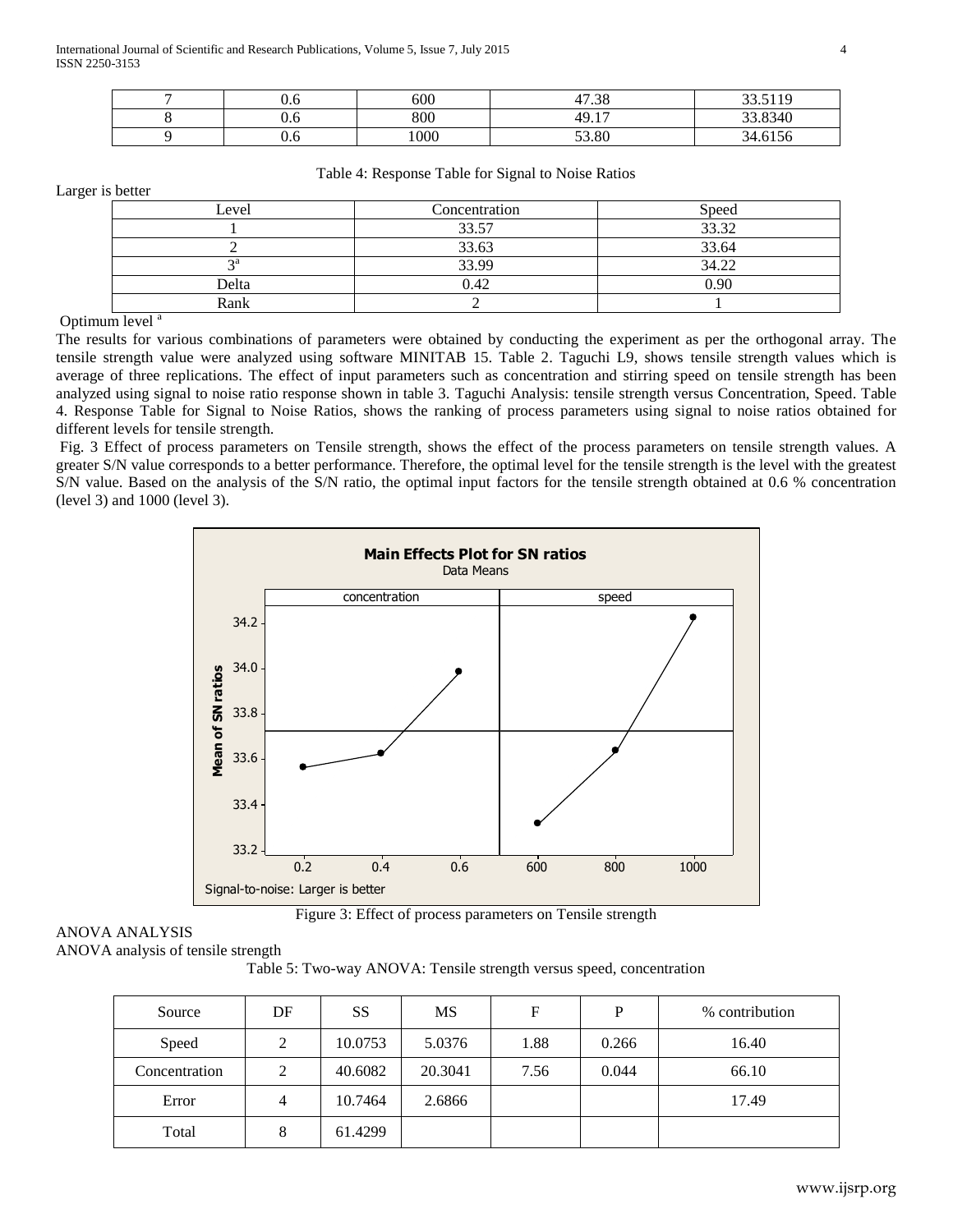

Figure 4: Main effect plot for tensile strength

#### IV. CONCLUSION

In the present experimental work we have successfully synthesized  $PMMA/CaCO<sub>3</sub>$  nanocomposites at different concentration and different stirring speeds by in-situ polymerization. In addition to this following conclusions are drawn from the analysis.

- 1. The tensile strength of composites have increased by the incorporation of nano-CaCO<sub>3</sub> powder.
- 2. The experimental results show that (i) concentration and (ii) speed are the important parameters for the enhancement of tensile strength.
- 3. Taguchi methods, Conceptual S/N ratio and ANOVA approaches for data analysis drew similar conclusions
- 4. For tensile strength, the significant parameters are concentration followed by stirring speed. The maximum increase in tensile strength is 53 % at 1000 rpm and 0.6% concentration level.
- 5. In case of tensile strength, the role of concentration and stirring speed are 66.10% and 16.40% respectively as analysed by ANOVA.
- 6. The optimum conditions for maximum tensile strength is calculated at 0.6 % concentration and 1000 rpm by Taguchi's optimization method.**.**

#### **REFERENCES**

[1] Alexandros, K., Dimitris, S., and George, P., "Synthesis and Characterization of PMMA/Organomodified Montmorillonite Nanocomposites Prepared by in Situ Bulk Polymerization", Ind. Eng. Chem. Res. 50, pp.571-579, 2011.

[2] Xiongwei, Q., Tonghua, G., Guodong, L., Qingyan, S., and Liucheng, Z., "Preparation, Structural Characterization, and Properties of Poly (methyl methacrylate)/Montmorillonite Nanocomposites by Bulk Polymerization*"*, Journal of Applied Polymer Science, Vol. 97, 348-357, 2005.

[3] Zha, L, and Fang Z., "Polystyrene/CaCO<sub>3</sub> composites with different CaCO<sub>3</sub> radius and different nano-CaCO<sub>3</sub> content structure and properties", Polym. Comp. 31, pp-1258-1264, 2010.

[4] Xiaoyu L.,Chenggong C.,and ,Zongliang F. (2011) "Preparation and Properties of PMMA/CaCO3 Nanocomposites" Polymer Materials Science & Engineering.

[5] Navin, C., and Siddiquia, N., "Improvement in thermo mechanical and optical properties of in situ synthesized PMMA/TiO2 nanocomposites", Composite Interfaces.Vol. 19, No. 1, pp-51-58, 2007.

[6] Yang, F., and Gordon, L., "PMMA/silica nanocomposites studies synthesis and properties" Journal of Applied Polymer Science, Vol. 91, pp.3844–3850, 2004.

[7] Kim, K., and Park, S., "Influence of amine-grafted multi-walled carbon nanotubes on physical and rheological properties of PMMA-based nanocomposites" Journal of Solid State Chemistry, 184, pp-3021–3027, 2011.

[8] Sajjad, A., Azad, A., and Ansari, A., H., "Effect of Stirring Speed and Filler Concentration on Hardness of PMMA/CaCO3 Nanocomposites and its Optimization through Taguchi's Analysis" International Journal of Innovative Research in Science, Engineering and Technology, Vol. 4, pp. 4080-4087, Issue 6, June 2015

[9] Bharat, A., Sarang, P., and Shirish, H., "Water-Based PMMA-Nano-CaCO3 Nanocomposites by In Situ Polymerization Technique: Synthesis, Characterization and Mechanical Properties", Polymer-Plastics Technology and Engineering, 48: pp-939-944, 2009.

[10] Cooke, R., "Inorganic fibres A Literature Review". Journal of the American Ceramic Society 74: pp- 2959–2978, 1991.

[11] Huang, H. and Talreja, R., "Composites Science and Technology", 66, pp.-2743–2757, 2006.

[12] Koo H., "Polymer Nanocomposites: Processing, Characterization, and Applications", McGraw -Hill, New York, 2006.

[13] Taguchi. G., "Introduction to quality engineering"*,* (Asian Productivity Organization, Tokyo, 1990).